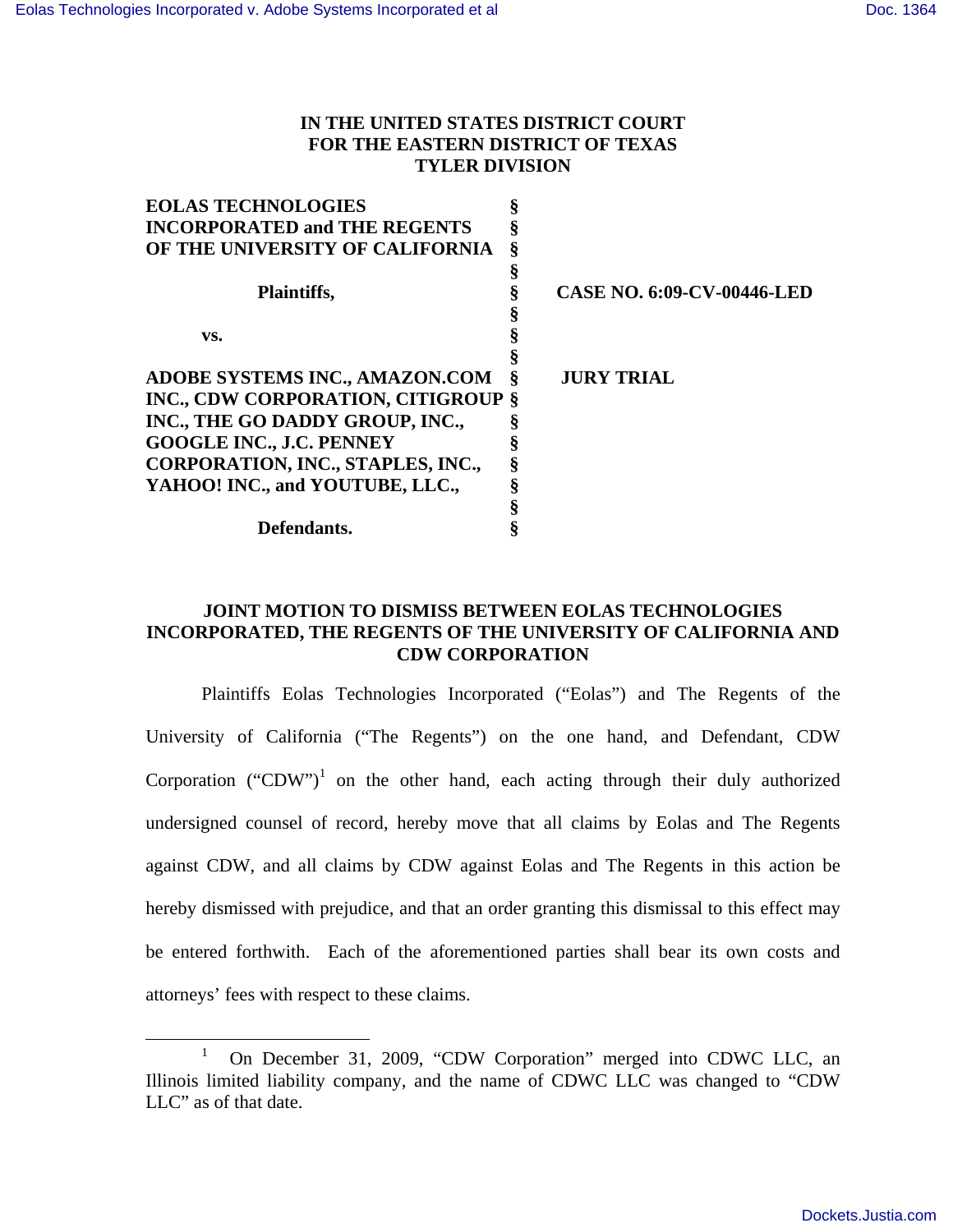Dated: March 6, 2012

#### **MCKOOL SMITH, P.C.**

/s/ Mike McKool Mike McKool Lead Attorney Texas State Bar No. 13732100 mmckool@mckoolsmith.com Douglas Cawley Texas State Bar No. 04035500 dcawley@mckoolsmith.com Holly Engelmann Texas State Bar No. 24040865 hengelmann@mckoolsmith.com J.R. Johnson Texas State Bar No. 24070000 jjohnson@mckoolsmith.com **MCKOOL SMITH, P.C.**  300 Crescent Court, Suite 1500 Dallas, Texas 75201 Telephone: (214) 978-4000 Telecopier: (214) 978-4044

Kevin L. Burgess Texas State Bar No. 24006927 kburgess@mckoolsmith.com Josh W. Budwin Texas State Bar No. 24050347 jbudwin@mckoolsmith.com Gretchen K. Curran Texas State Bar No. 24055979 gcurran@mckoolsmith.com Matthew B. Rappaport Texas State Bar No. 24070472 mrappaport@mckoolsmith.com **MCKOOL SMITH, P.C.**  300 West Sixth Street, Suite 1700

Austin, Texas 78701 Telephone: (512) 692-8700 Telecopier: (512) 692-8744

#### **MARSHALL, GERSTEIN & BORUN LLP**

/s/ Thomas L. Duston Thomas L. Duston LEAD ATTORNEY tduston@marshallip.com Scott A. Sanderson sanderson@marshallip.com John Labbe jlabbe@marshallip.com Julianne M. Hartzell jhartzell@marshallip.com Marshall, Gerstein & Borun LLP 6300 Willis Tower 233 South Wacker Drive Chicago, IL 60606-6357 Telephone: (312) 474-6300 Facsimile: (312) 474-0448

Eric H. Findlay efindlay@findlaycraft.com Brian Craft bcraft@findlaycraft.com Findlay Craft, LLP 6760 Old Jacksonville Highway Suite 101 Tyler, TX 75703 Telephone: (903) 534-1100

Facsimile: (903) 534-1137

### **ATTORNEYS FOR DEFENDANT AND COUNTERCLAIMANT CDW LLC**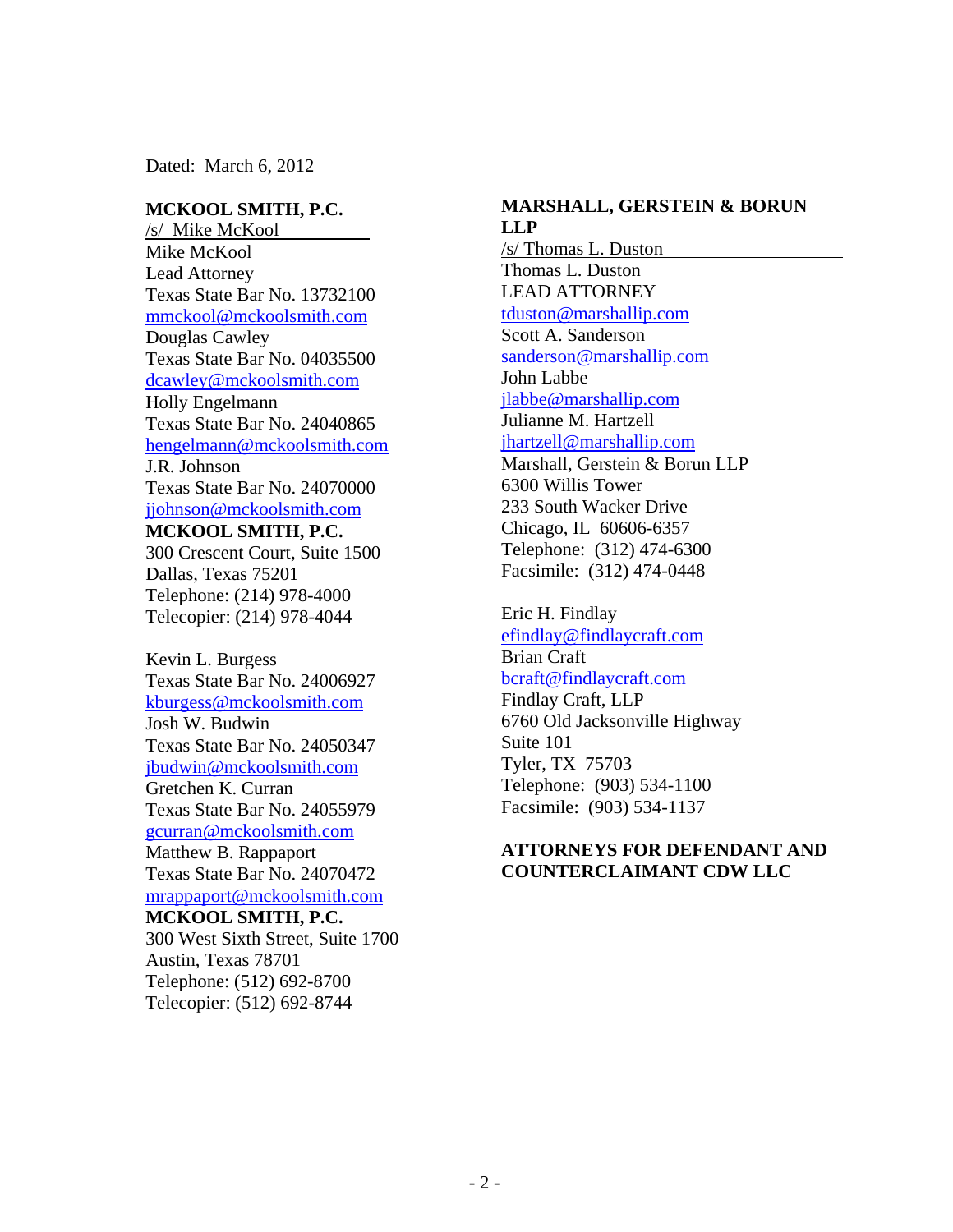Robert M. Parker Texas State Bar No. 15498000 rmparker@pbatyler.com Robert Christopher Bunt Texas Bar No. 00787165 rcbunt@pbatyler.com Andrew T. Gorham Texas State Bar No. 24012715 tgorham@pbatyler.com **PARKER, BUNT & AINSWORTH, P.C.**  100 E. Ferguson, Suite 1114 Tyler, Texas 75702 (903) 531-3535 (903) 533-9687- Facsimile

### **ATTORNEYS FOR PLAINTIFFS**

**EOLAS TECHNOLOGIES INCORPORATED AND THE REGENTS OF THE UNIVERSITY OF CALIFORNIA**